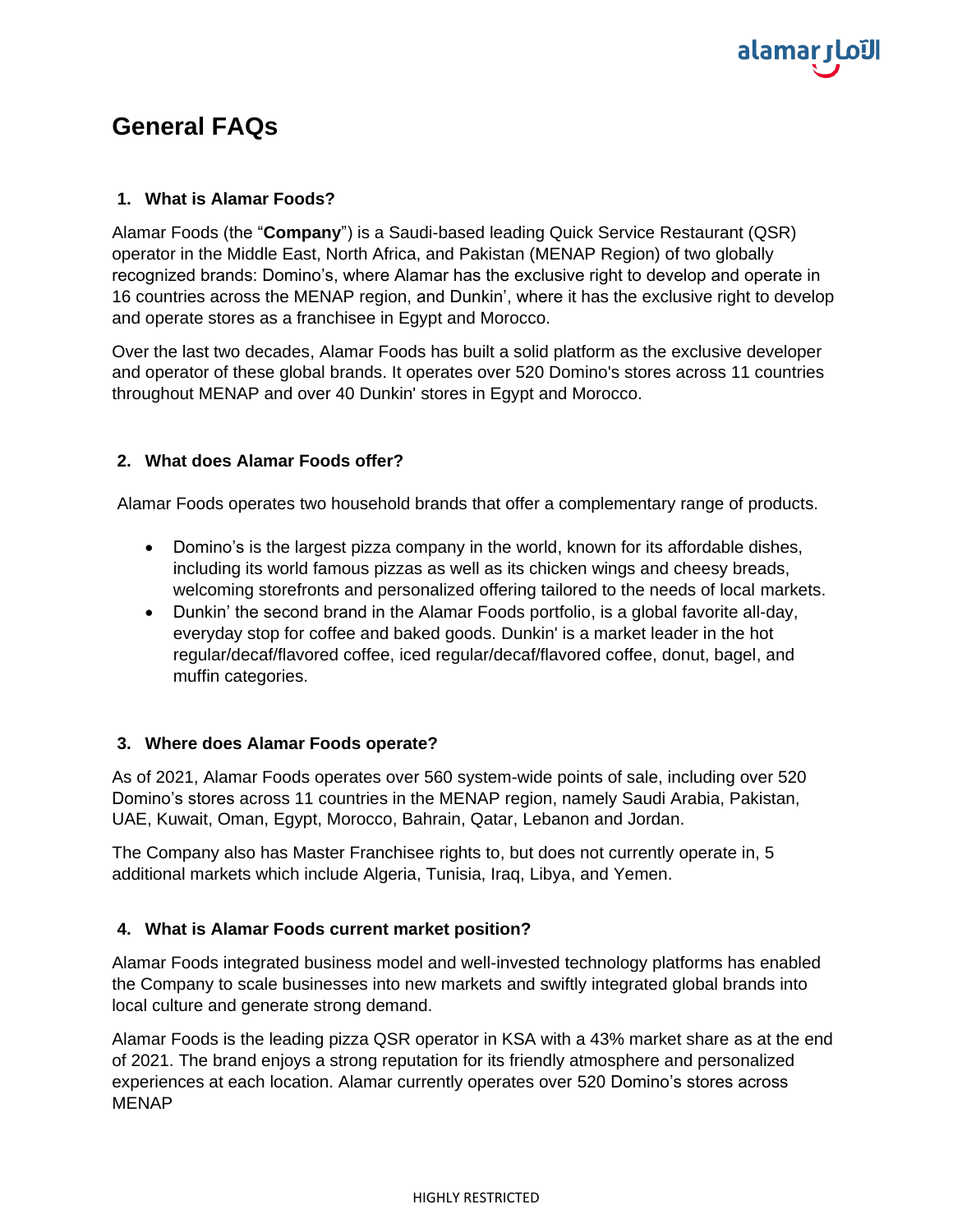

The Dunkin' brand remains relatively nascent in-market but forms a core part of Alamar's strategy with strong headroom for expansion. Dunkin' revenues have more than doubled since 2019, which is indicative of its strengthening position in the regional market.

## **5. What differentiates Alamar Foods from its competitors?**

Alamar Foods' unrivalled customer proposition is centered around its omni-channel ordering and services method which enable the QSR provider to attract customers through varied channels; be it the traditional dine-in or takeaway from store, or the novel online order and delivery options through aggregators or Alamar Foods' in-house delivery platform. The Company's in-house delivery capabilities provide a significant competitive advantage ensuring superior quality and quick delivery. This is supported by unmatched technology platforms including a web-based delivery service, mobile application, and a CRM platform which offers numerous services at the click of a button while enabling the Company to stay on top of trends while capturing live data and insights to improve customer experience and loyalty.

## **6. Who is the management team of Alamar Foods?**

Alamar Foods has a highly experienced management team with complementary backgrounds supported by extensive senior management training and a comprehensive corporate governance framework. With an average tenure of over 7 years, the team transformed the company into a regional leader in the QSR sector and have been recognized for their efforts through numerous corporate achievements, including being recipients of Domino's International's own Gold Franny and Regional Manager of the Year awards.

Our key senior executives are:

- Ibrahim AlJammaz, Chairman
- Fillippo Sgattoni, Chief Executive Officer

## **ABOUT THE TRANSACTION**

## **7. Why did Alamar Foods decide to go ahead with the IPO now?**

The listing of Alamar Foods on the Main Market of the Saudi Exchange will be a significant milestone for the company, and a way to ensure that we can continue to capitalize on opportunities of growth in the Kingdom of Saudi Arabia and the wider region.

## **8. What is your strategy post-IPO?**

The listing on the Saudi exchange will support Alamar Foods ambitious plans for growth throughout the MENAP region, expand its customer base and grow revenues while continuing to innovate on its best-in-class digital and distributional operating infrastructure.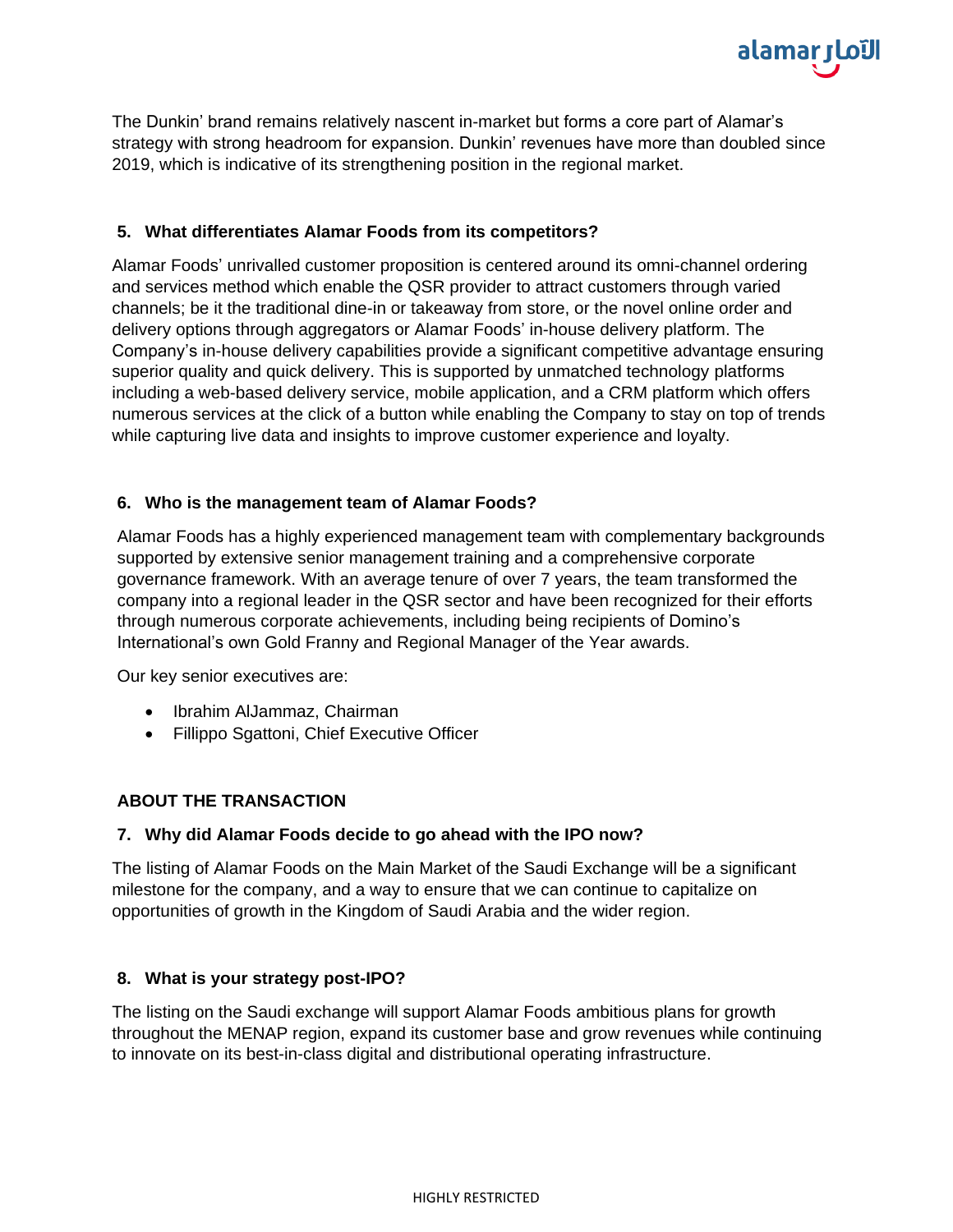

#### **9. What is the expected valuation? Is it considered fair?**

Final valuation will be subject to the outcome of the book building exercise and will be disclosed in due course.

#### **10. What is the transaction structure?**

Alamar Foods will list 41.7% of its share capital on the Saudi Exchange's Main Market by way of a sale of shares owned by funds managed by Carlyle, (or the "**Selling Shareholder**").

## **11. Will current investors/owners exit the company fully or partially at the time of the IPO?**

As per the prospectus, funds managed by Carlyle, (or the "**Selling Shareholder**") will be divesting a 41.7% investment in Alamar Foods on the Main Market of the Saudi Exchange.

## **12. Is the allocation of my subscription amount guaranteed? What happens if it is not guaranteed?**

The number of shares you receive will depend on the pricing and allocation decisions taken by the company and the financial advisors. If there is over-subscription, Individual Investors will receive a refund.

#### **13. What is the minimum and maximum subscription?**

The minimum allocation per Retail Subscribers is ten (10) Offer Shares, and the maximum allocation per Retail Subscribers is three hundred thousand (300,000) Offer Shares.

The minimum allocation per Institutional Investor is one hundred thousand (100,000) Offer Shares, and the maximum allocation per Institutional Investor is one million, two hundred and seventy-four thousand, nine hundred and ninety-nine (1,274,999) Offer Shares.

## **14. When will I be able to sell my shares?**

There will be no implementation of a lock-up period or restrictions on the sale of your shares following listing. New shares will be available to buy and sell from the first day of trading.

## **15. What will the company's dividend policy be?**

The Company intends to distribute annual dividends to its Shareholders to enhance the value received by such Shareholders in line with the Company's profits, financial position, restrictions on the dividend distribution under financing and debt agreements, results of the Company's activities, current and future cash requirements, expansion plans, investment requirements, and